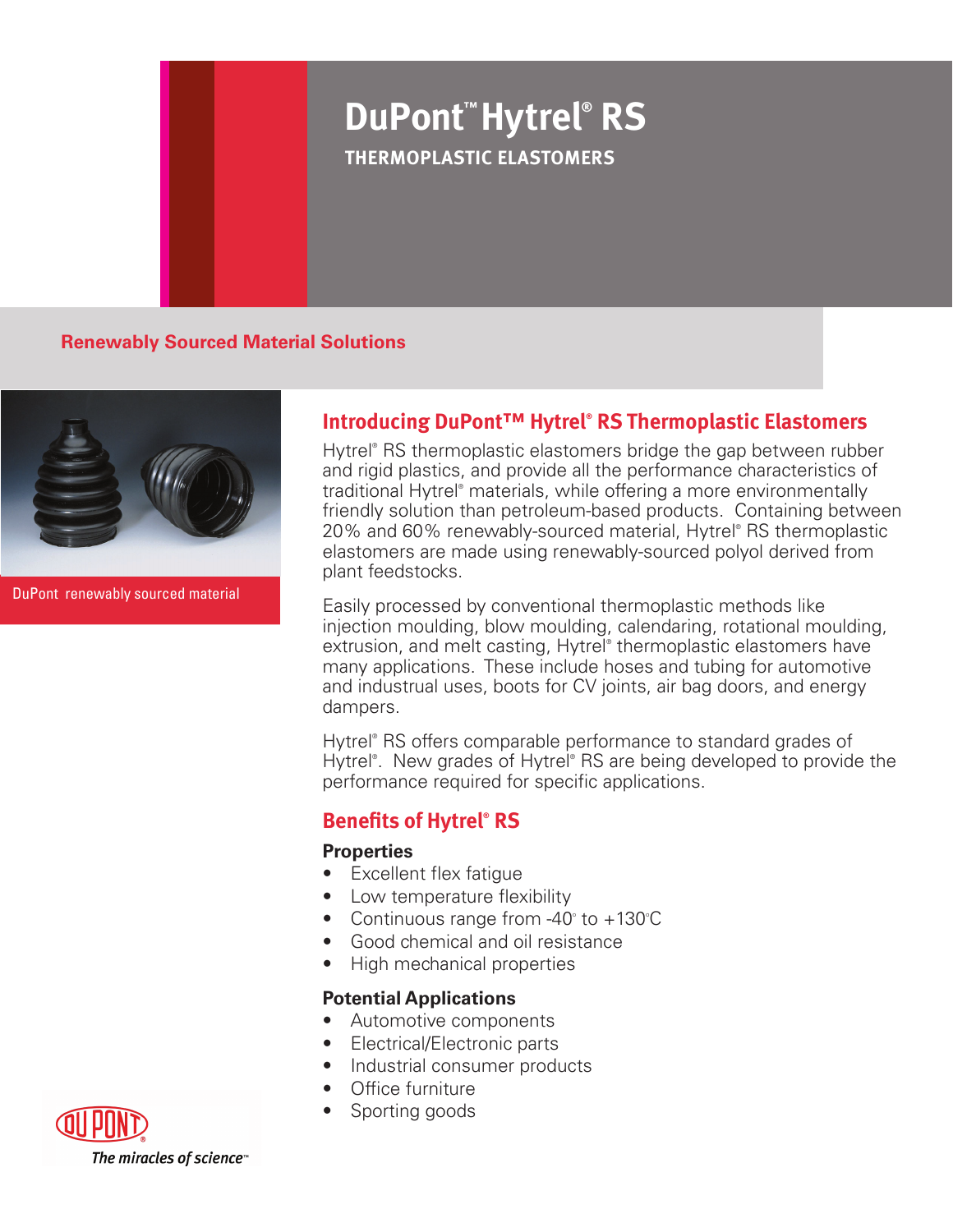# **Typical Properties of Hytrel® and Hytrel® RS**

| <b>Property</b>                                                                                                           | <b>Test Method</b>                                                                                                                                          | <b>Units</b>                            | <b>Hytrel®</b><br>4069<br><b>NC010</b>                                                                                          | <b>Hytrel®</b><br><b>RS40F3</b><br><b>NC010</b>                                                                                                                         | <b>Hytrel®</b><br><b>RS40F5</b><br><b>NC010</b>                                                                                                                               |
|---------------------------------------------------------------------------------------------------------------------------|-------------------------------------------------------------------------------------------------------------------------------------------------------------|-----------------------------------------|---------------------------------------------------------------------------------------------------------------------------------|-------------------------------------------------------------------------------------------------------------------------------------------------------------------------|-------------------------------------------------------------------------------------------------------------------------------------------------------------------------------|
| Description                                                                                                               |                                                                                                                                                             |                                         | A low modulus<br>grade for<br>typical molding<br>and extrusion<br>processes with<br>excellent low<br>temperature<br>properties. | A high flow, low<br>modulus grade<br>containing<br>at least 50%<br>renewably<br>sourced<br>ingredients by<br>weight. It can<br>be processed<br>by injection<br>molding. | A low<br>modulus grade<br>containing<br>at least 50%<br>renewably<br>sourced<br>ingredients by<br>weight. It can<br>be processed<br>by injection<br>molding and<br>extrusion. |
| Tensile Properties @ 23°C<br><b>Stress at Fmax</b><br>Strain at Break<br>Stress at 5%<br>Stress at 10%<br>Tensile Modulus | ISO 527 (5A bar @ 50 mm/min)<br>ISO 527 (5A bar @ 50 mm/min)<br>ISO 527 (5A bar @ 50 mm/min)<br>ISO 527 (5A bar @ 50 mm/min)<br>ISO 527 (5A bar @ 1 mm/min) | MPa<br>$\%$<br>MPa<br>MPa<br><b>MPa</b> | 24.3<br>522<br>2.1<br>3.5<br>40                                                                                                 | 24.3<br>682<br>2.1<br>3.5<br>42                                                                                                                                         | 23.5<br>543<br>2.1<br>3.5<br>41.8                                                                                                                                             |
| Hardness Shore D                                                                                                          | ISO 868 - 1 sec<br>ISO 868 - 15 sec                                                                                                                         |                                         | $\frac{35}{33}$                                                                                                                 | 34<br>32                                                                                                                                                                | $\begin{array}{c} 35 \\ 32 \end{array}$                                                                                                                                       |
| Melting temperature                                                                                                       | ISO 11357-3                                                                                                                                                 | $\mathrm{C}$                            | 192                                                                                                                             | 190                                                                                                                                                                     | 188                                                                                                                                                                           |
| Density                                                                                                                   | ISO 1183 Method A                                                                                                                                           | g/cm3                                   | 1.11                                                                                                                            | 1.11                                                                                                                                                                    | 1.11                                                                                                                                                                          |
| Melt Mass-Flow Rate                                                                                                       | ISO 1133 (220°C / 2.16kg)                                                                                                                                   | g/10min                                 | 8.5                                                                                                                             | 20                                                                                                                                                                      | 9.2                                                                                                                                                                           |
| Moisture absorption                                                                                                       | ISO 62, Immersion 24h                                                                                                                                       | $\%$                                    | 0.75                                                                                                                            | 0.71                                                                                                                                                                    | 0.74                                                                                                                                                                          |
| Renewably sourced<br>content, min                                                                                         |                                                                                                                                                             | wt%                                     | - - -                                                                                                                           | 50%                                                                                                                                                                     | 50%                                                                                                                                                                           |